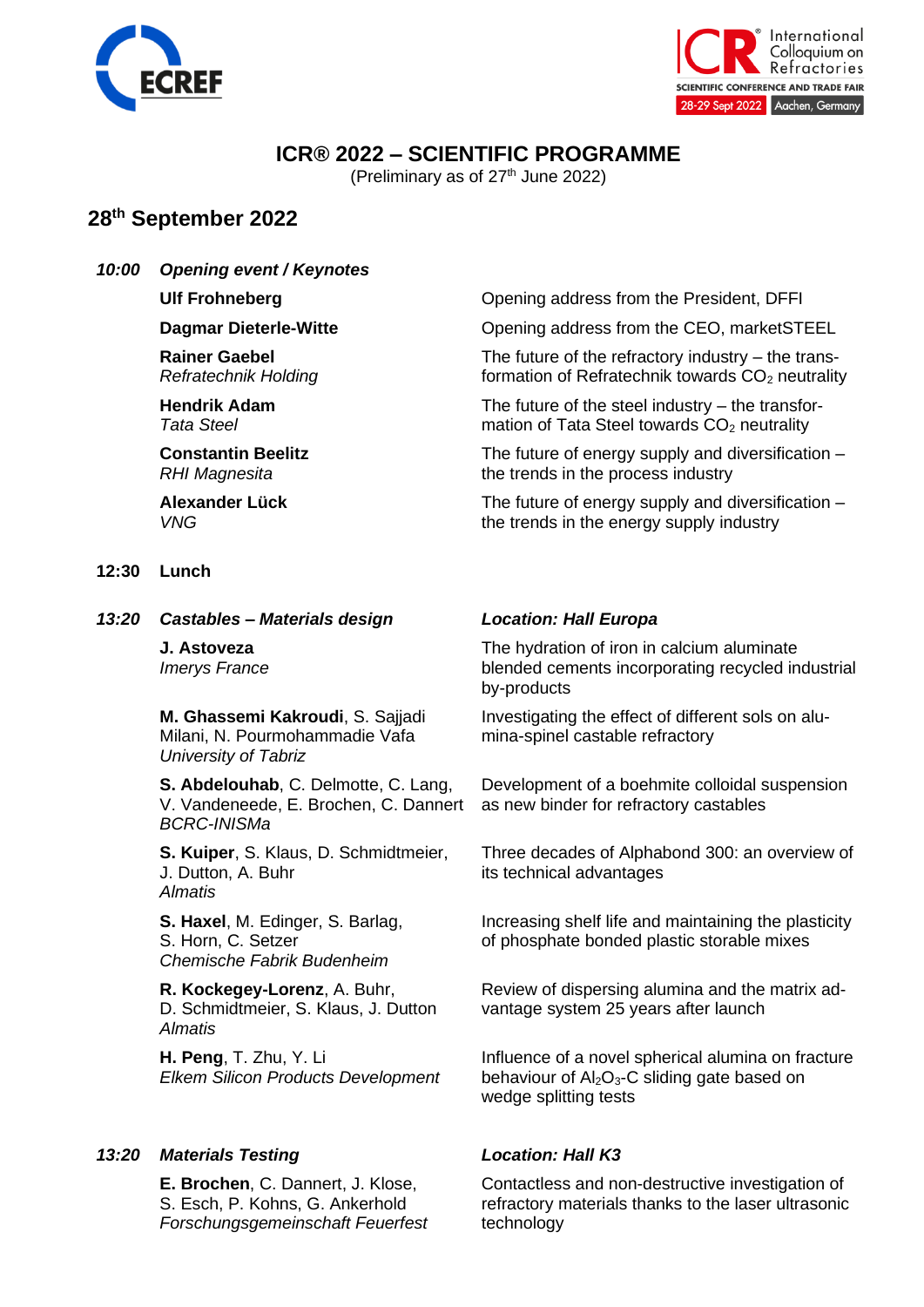



**T. Tonnesen**, W. Reichert, J. Gonzalez-Julian, M. Henze, G. Hirt *RWTH Aachen University*

**T. Steffen**, C. Dannert, O. Krause, A. Koch *Forschungsgemeinschaft Feuerfest*

**M. Picicco**, S. Cappuzzo, S. Sanchetti, L. Folco, D. Gustinčič, J. Laing *Stazione Sperimentale del Vetro*

**G. Sinha**, K. Asif Ahmed, S. Sinha, I.N. Chakrabory *Calderys India Refractories*

Determination of Young's Modulus and modelling of thermo-mechanical behavior of refractories

Testing the CO resistance of refractory materials – a new technological approach to deliver reliable results in shorter testing times

Thermal conductivity: a modified panel method to speed up measures for lightweight and dense refractory materials

Smart designing of refractory formulation

# *16:00 Castables – Processing (I) Location: Hall Europa*

**M. Bastian**, C. Dannert, O. Krause, A. Pokhrel, L. Tadeo Ibarra Plata *Forschungsgemeinschaft Feuerfest*

**J. Angelkort**, M. Cichocki, S. Higgins, N. Fröse *Intocast*

**J. Kasper**, M. Bastian, C. Dannert *Forschungsgemeinschaft Feuerfest*

Measurement of the dynamic viscosity of refractory castables – Interaction between slurry and aggregates

The impact of  $Li<sub>2</sub>CO<sub>3</sub>$  and some other accelerators on the CAC hydration

The role of the pH value on setting of CA cement bonded refractory castables containing phosphate, citric acid and  $Li<sub>2</sub>CO<sub>3</sub>$ 

## **17:00 Evening reception at the congress venue (flying buffet, drinks, networking)**

# **29th September 2022**

| 09:00 | <b>Iron and Steelmaking I</b>                                                                                                                                | <b>Location: Hall Europa</b>                                                                                                 |
|-------|--------------------------------------------------------------------------------------------------------------------------------------------------------------|------------------------------------------------------------------------------------------------------------------------------|
|       | V. Reynaud, J. Poirier, E. de Bilbao,<br>B. Touzo<br>Calderys                                                                                                | Challenges of Al <sub>2</sub> O <sub>3</sub> -SiC-C refractory castables:<br>case studies on blast furnace main iron troughs |
|       | T. Joly, M. Richmond, A. Patrick,<br>D. Shukla<br><b>Vesuvius Europe</b>                                                                                     | Next generation of taphole clay: formaldehyde<br>and PAH free technology                                                     |
|       | V. Kara, N. Sarioglu, H. Gorkem Yanik,<br>V. Kara<br><b>KUMAS Manyezit Sanayi</b>                                                                            | The new EAF hearth ramming mass design with<br>environmental impact                                                          |
|       | C. Baglan, O. Isik, O. Aydin<br><b>Istanbul Technical University</b>                                                                                         | Use of electric arc furnace slag waste as raw ma-<br>terial of refractory insulating brick                                   |
|       | C. Baudín, A.H. de Aza, S. Serena, S.<br>Martínez-Chaparro, P. Acosta Sánchez,<br>E. Quirós Pino, J.F. Almagro Bello<br>Instituto de Cerámica y Vidrio, CSIC | Post-mortem study of MgO-C based bricks from<br>stainless-steel ladles                                                       |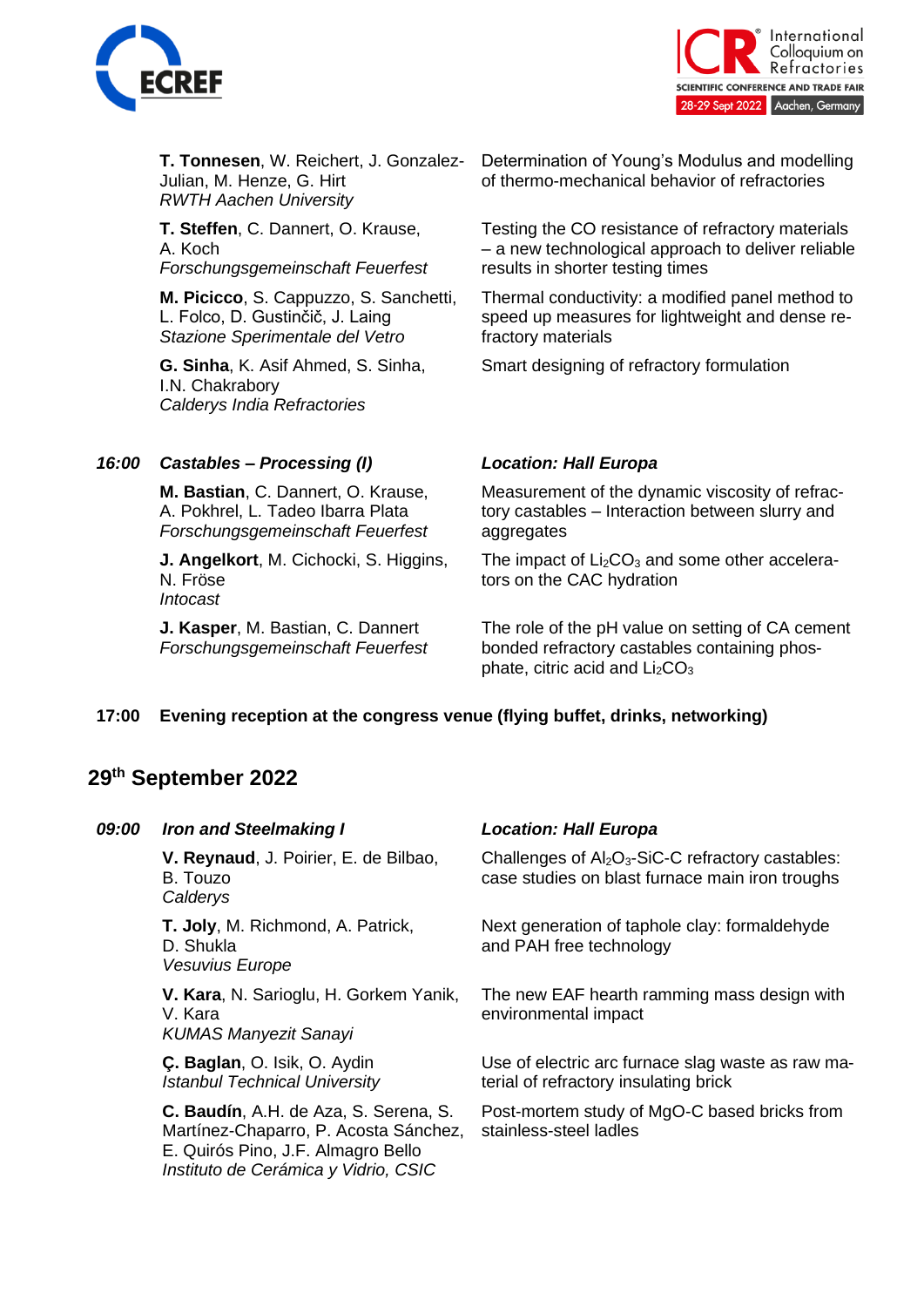



## *09:00 Cement Production Location: Hall K3*

**W. Garot** *SILICON Refractory Anchoring Systems*

**A. Mitra**, S. Hazra, P.R. Rauta *Dalmia Bharat Refractories*

**O.H. Borges**, J.A.P. Sardelli, C. Pagliosa Neto, V.C. Pandolfelli *Federal University of São Carlos*

**M.F. Torío** *Arciresa - Arcillas Refracta*

**B. Polat**, B. Avcioglu *Çimsa Cement Industry and Trade*

## *11:00 Iron and Steelmaking II Location: Hall Europa*

**L. Otávio Zaparoli Falsetti**, D.N. Ferreira Muche, M.R.B. Andreeta, M.H. Moreira, V.C. Pandolfelli *Federal University of São Carlos*

**C. Ebner**, M.-A. Müller, T. Müller, J.-F. Stenger *RHI Magnesita*

**J.A.P. Sardelli**, O.H. Borges, C. Pagliosa Neto, V.C. Pandolfelli *RHI Magnesita*

**L. Loison**, C. Ganser, B. Bele, P. Masson, P. Kutscheck *ArcelorMittal Maizières Research*

**G. Ghosh**, A. Singh, N. Sinha, P. Panigrahi, B. Singh *Tata Steel*

# *11:00 Non-Ferrous Metallurgy Location: Hall K3*

**J. Neese**, R. Pfaar, B. Kesselheim, S. Rollmann, T. Schemmel *Refratechnik Steel*

**M. Zhang**, M. Larsson, E. Alibasic, R. Robles *Höganäs Borgestad*

**S. Moehmel**, D. Holland, J. Norman *IMERYS Technology Center Villach*

**V.K. Atanga**, J. Jurek, J. Andre, U. Bach, J. Hess *Dörentrup Feuerfestprodukte*

**C. Voigt**, G.C. Gumban, J. Hubálková, C.G. Aneziris *TU Bergakademie Freiberg*

Enhancing burner pipe lifespan in cement plants

Variation of elastic property of magnesia spinel bricks with varying percentage of spinel for cement rotary kiln

The role played by ZnO as spinel-like phase inducer in alumina-based castables

FBA (Fired Bauxite Aggregate): A European innovative sintered aggregate alternative to BFA for refractory applications

Investigation of physical and chemical properties of refractory concrete produced by using calcium aluminate cement

Surface wettability of ceramic porous plugs and its performance in removing non-metallic inclusions from molten steel

From lab to plant - from mine to refractory bricks: Making use of a new dolomite raw material source in Europe

In situ  $Al_2O_3$ -MgO and  $Al_2O_3$ -ZnO spinel formation: The Kinkerdall effect on physical and mechanical properties

Improvement of free opening at ArcelorMittal R&D slab pilot caster

Development of spinel containing tundish working lining refractory to increase the sequence length for low carbon steel at Tata Steel

Improvement of the corrosion resistance of refractory concretes against low-viscosity aluminum melts

Innovative low density fused silica precast shapes for aluminum casthouse

The impact of raw materials on the properties of dry vibration silica mixes

Improving the service life of refractory hot face protective linings for channel induction furnaces in areas where slag and molten iron reside

Improved cooper qualities for recycling approaches based on metal melt filtration with the aid of ceramic foam filters